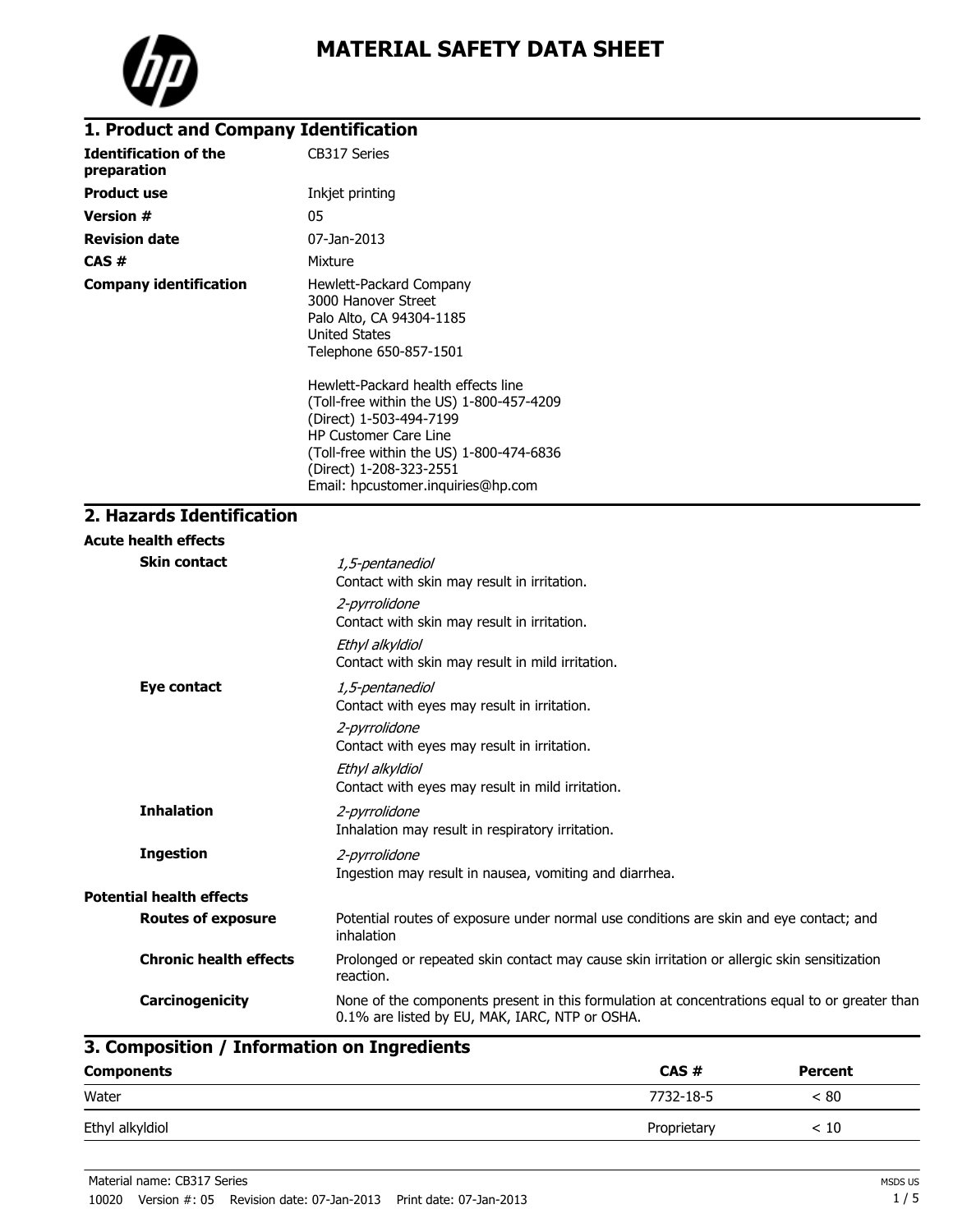| 1,5-pentanediol                                                                  |                                                                                                                                                                                                                                          | 111-29-5      | < 7.5 |
|----------------------------------------------------------------------------------|------------------------------------------------------------------------------------------------------------------------------------------------------------------------------------------------------------------------------------------|---------------|-------|
| 2-pyrrolidone                                                                    |                                                                                                                                                                                                                                          | 616-45-5      | < 7.5 |
| Sulfonated polyazo black dye                                                     |                                                                                                                                                                                                                                          | Not available | < 5   |
| <b>Composition comments</b>                                                      | This ink supply contains an aqueous ink formulation.<br>This product has been evaluated using criteria specified in 29 CFR 1910.1200 (Hazard<br>Communication Standard).                                                                 |               |       |
| <b>4. First Aid Measures</b>                                                     |                                                                                                                                                                                                                                          |               |       |
| <b>First aid procedures</b>                                                      |                                                                                                                                                                                                                                          |               |       |
| Eye contact                                                                      | Do not rub eyes. Immediately flush with large amounts of clean, warm water (low pressure) for at<br>least 15 minutes or until particles are removed. If irritation persists get medical attention.                                       |               |       |
| <b>Skin contact</b>                                                              | Wash affected areas thoroughly with mild soap and water. Get medical attention if irritation<br>develops or persists.                                                                                                                    |               |       |
| <b>Inhalation</b>                                                                | Remove to fresh air. If symptoms persist, get medical attention.                                                                                                                                                                         |               |       |
| <b>Ingestion</b>                                                                 | If ingestion of a large amount does occur, seek medical attention.                                                                                                                                                                       |               |       |
| <b>General advice</b>                                                            | No additional information                                                                                                                                                                                                                |               |       |
| <b>5. Fire Fighting Measures</b>                                                 |                                                                                                                                                                                                                                          |               |       |
| <b>Flammable properties</b>                                                      | None known.                                                                                                                                                                                                                              |               |       |
| <b>Extinguishing media</b><br><b>Suitable extinguishing</b><br>media             | CO2, water, dry chemical, or foam                                                                                                                                                                                                        |               |       |
| Unsuitable extinguishing<br>media                                                | None known.                                                                                                                                                                                                                              |               |       |
| <b>Specific methods</b>                                                          | None established.                                                                                                                                                                                                                        |               |       |
| <b>Hazardous combustion</b><br>products                                          | Refer to section 10.                                                                                                                                                                                                                     |               |       |
| <b>6. Accidental Release Measures</b>                                            |                                                                                                                                                                                                                                          |               |       |
| <b>Personal precautions</b>                                                      | Wear appropriate personal protective equipment.                                                                                                                                                                                          |               |       |
| <b>Environmental precautions</b>                                                 | Do not let product enter drains. Do not flush into surface water or sanitary sewer system.                                                                                                                                               |               |       |
| <b>Methods for containment</b>                                                   | Dike the spilled material, where this is possible. Absorb with inert absorbent such as dry clay, sand<br>or diatomaceous earth, commercial sorbents, or recover using pumps.                                                             |               |       |
| <b>Methods for cleaning up</b>                                                   | Soak up with inert absorbent material.                                                                                                                                                                                                   |               |       |
| <b>Other information</b>                                                         | Soak up with inert absorbent material. Slowly vacuum or sweep the material into a bag or other<br>sealed container. Dispose of in compliance with federal, state, and local regulations. See also<br>section 13 Disposal considerations. |               |       |
| 7. Handling and Storage                                                          |                                                                                                                                                                                                                                          |               |       |
| <b>Handling</b>                                                                  | Avoid contact with skin, eyes and clothing.                                                                                                                                                                                              |               |       |
| <b>Storage</b>                                                                   | Keep out of the reach of children. Keep away from excessive heat or cold.                                                                                                                                                                |               |       |
| 8. Exposure Controls / Personal Protection                                       |                                                                                                                                                                                                                                          |               |       |
| <b>Exposure guidelines</b>                                                       | Exposure limits have not been established for this product.                                                                                                                                                                              |               |       |
| <b>Engineering controls</b>                                                      | Use in a well ventilated area.                                                                                                                                                                                                           |               |       |
| <b>Personal protective equipment</b><br><b>General hygiene</b><br>considerations | Handle in accordance with good industrial hygiene and safety practice.                                                                                                                                                                   |               |       |
| General                                                                          | Use personal protective equipment to minimize exposure to skin and eye.                                                                                                                                                                  |               |       |
| 9. Physical & Chemical Properties                                                |                                                                                                                                                                                                                                          |               |       |
| <b>Appearance</b>                                                                | Not available.                                                                                                                                                                                                                           |               |       |
| <b>Color</b>                                                                     | Black.                                                                                                                                                                                                                                   |               |       |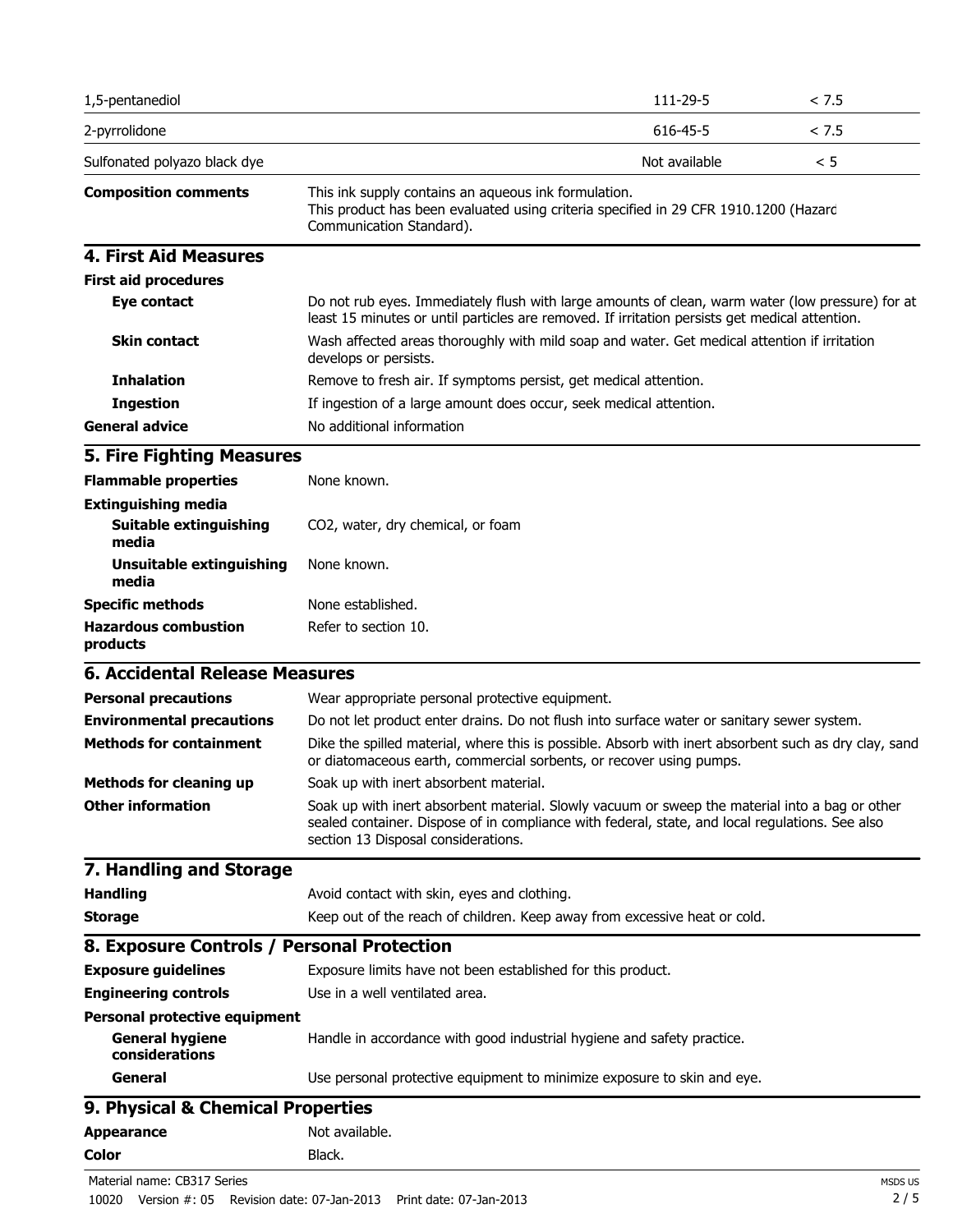| Odor                                              | Not available.                                                                                                                                                                                                                                                                                                                                           |
|---------------------------------------------------|----------------------------------------------------------------------------------------------------------------------------------------------------------------------------------------------------------------------------------------------------------------------------------------------------------------------------------------------------------|
| <b>Odor threshold</b>                             | Not available.                                                                                                                                                                                                                                                                                                                                           |
| <b>Physical state</b>                             | Liquid                                                                                                                                                                                                                                                                                                                                                   |
| Form                                              | liquid                                                                                                                                                                                                                                                                                                                                                   |
| pH                                                | $6 - 8$                                                                                                                                                                                                                                                                                                                                                  |
| <b>Melting point</b>                              | Not available.                                                                                                                                                                                                                                                                                                                                           |
| <b>Freezing point</b>                             | Not available.                                                                                                                                                                                                                                                                                                                                           |
| <b>Boiling point</b>                              | Not determined                                                                                                                                                                                                                                                                                                                                           |
| <b>Flash point</b>                                | > 200 °F (> 93.3 °C) Setaflash Closed Tester                                                                                                                                                                                                                                                                                                             |
| <b>Evaporation rate</b>                           | Not determined                                                                                                                                                                                                                                                                                                                                           |
| Flammability limits in air,<br>upper, % by volume | Not available.                                                                                                                                                                                                                                                                                                                                           |
| Flammability limits in air,<br>lower, % by volume | Not determined                                                                                                                                                                                                                                                                                                                                           |
| Vapor pressure                                    | Not determined                                                                                                                                                                                                                                                                                                                                           |
| <b>Vapor density</b>                              | Not available.                                                                                                                                                                                                                                                                                                                                           |
| <b>Specific gravity</b>                           | Not available.                                                                                                                                                                                                                                                                                                                                           |
| <b>Relative density</b>                           | Not available.                                                                                                                                                                                                                                                                                                                                           |
| <b>Solubility (water)</b>                         | Soluble in water                                                                                                                                                                                                                                                                                                                                         |
| <b>Auto-ignition temperature</b>                  | Not determined                                                                                                                                                                                                                                                                                                                                           |
| <b>Decomposition temperature</b>                  | Not available.                                                                                                                                                                                                                                                                                                                                           |
| <b>VOC</b>                                        | $< 233$ g/l                                                                                                                                                                                                                                                                                                                                              |
| 10. Chemical Stability & Reactivity Information   |                                                                                                                                                                                                                                                                                                                                                          |
| <b>Chemical stability</b>                         | Stable under recommended storage conditions.                                                                                                                                                                                                                                                                                                             |
| <b>Incompatible materials</b>                     | Incompatible with strong bases and oxidizing agents.                                                                                                                                                                                                                                                                                                     |
| <b>Hazardous decomposition</b><br>products        | Upon decomposition, this product may yield gaseous nitrogen oxides, carbon monoxide, carbon<br>dioxide and/or low molecular weight hydrocarbons.                                                                                                                                                                                                         |
| <b>Possibility of hazardous</b><br>reactions      | Will not occur.                                                                                                                                                                                                                                                                                                                                          |
| 11. Toxicological Information                     |                                                                                                                                                                                                                                                                                                                                                          |
| Serious eye damage/eye<br>irritation              | Not available.                                                                                                                                                                                                                                                                                                                                           |
| <b>Sensitization</b>                              | Did not cause sensitization on laboratory animals. (OECD 429)                                                                                                                                                                                                                                                                                            |
| 12. Ecological Information                        |                                                                                                                                                                                                                                                                                                                                                          |
| <b>Aquatic toxicity</b>                           | LC50/96h/Fathead minnows => 750 mg/L                                                                                                                                                                                                                                                                                                                     |
| Persistence and degradability Not available.      |                                                                                                                                                                                                                                                                                                                                                          |
| 13. Disposal Considerations                       |                                                                                                                                                                                                                                                                                                                                                          |
| <b>Disposal instructions</b>                      | Dispose of in compliance with federal, state, and local regulations.<br>HP's Planet Partners (trademark) supplies recycling program enables simple, convenient recycling<br>of HP original inkjet and LaserJet supplies. For more information and to determine if this service<br>is available in your location, please visit http://www.hp.com/recycle. |
| 14. Transport Information                         |                                                                                                                                                                                                                                                                                                                                                          |
| <b>Further information</b>                        | Not a dangerous good under DOT, IATA, ADR, IMDG, or RID.                                                                                                                                                                                                                                                                                                 |
| DOT                                               |                                                                                                                                                                                                                                                                                                                                                          |
| Not regulated as dangerous goods.                 |                                                                                                                                                                                                                                                                                                                                                          |
| <b>IATA</b>                                       |                                                                                                                                                                                                                                                                                                                                                          |
| Not regulated as dangerous goods.                 |                                                                                                                                                                                                                                                                                                                                                          |
| <b>IMDG</b>                                       |                                                                                                                                                                                                                                                                                                                                                          |
| Not regulated as dangerous goods.                 |                                                                                                                                                                                                                                                                                                                                                          |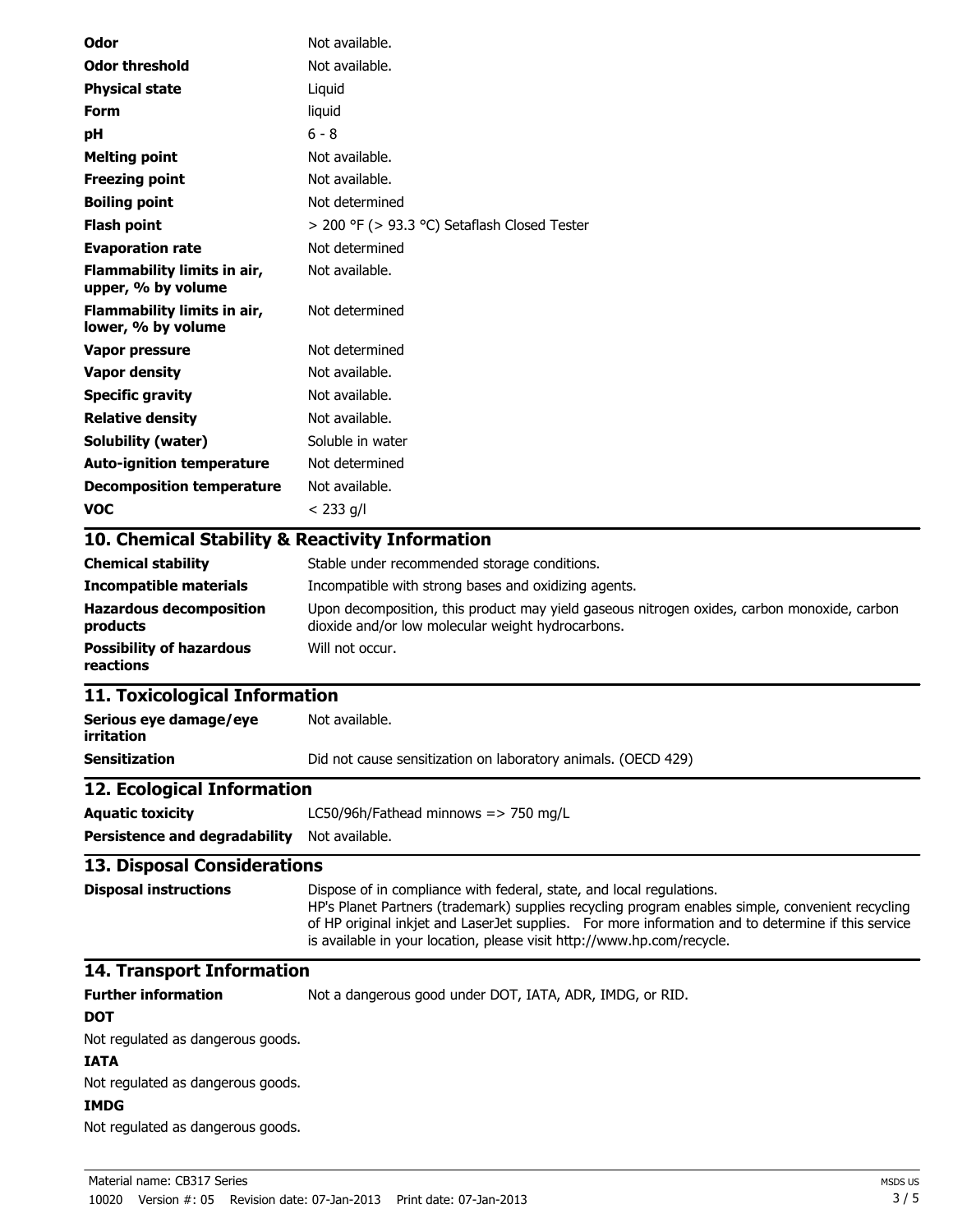Not regulated as dangerous goods.

## **15. Regulatory Information**

| <b>US federal regulations</b>                               |                                                                                                                                                                                        |
|-------------------------------------------------------------|----------------------------------------------------------------------------------------------------------------------------------------------------------------------------------------|
| <b>DEA Exempt Chemical Mixtures Code Number</b>             |                                                                                                                                                                                        |
| Not regulated.                                              |                                                                                                                                                                                        |
|                                                             | Drug Enforcement Administration (DEA). List 1 & 2 Exempt Chemical Mixtures (21 CFR 1310.12(c))                                                                                         |
| Not regulated.                                              |                                                                                                                                                                                        |
| <b>Chemical Code Number</b>                                 | Drug Enforcement Administration (DEA). List 2, Essential Chemicals (21 CFR 1310.02(b) and 1310.04(f)(2) and                                                                            |
| Not listed.                                                 |                                                                                                                                                                                        |
|                                                             | TSCA Section 12(b) Export Notification (40 CFR 707, Subpt. D)                                                                                                                          |
| Not regulated.                                              |                                                                                                                                                                                        |
| <b>CERCLA (Superfund) reportable quantity</b>               |                                                                                                                                                                                        |
| None                                                        |                                                                                                                                                                                        |
| <b>Occupational Safety and Health Administration (OSHA)</b> |                                                                                                                                                                                        |
| 29 CFR 1910.1200<br>hazardous chemical                      | No                                                                                                                                                                                     |
|                                                             | <b>Superfund Amendments and Reauthorization Act of 1986 (SARA)</b>                                                                                                                     |
| <b>Hazard categories</b>                                    | Immediate Hazard - No                                                                                                                                                                  |
|                                                             | Delayed Hazard - No                                                                                                                                                                    |
|                                                             | Fire Hazard - No<br>Pressure Hazard - No                                                                                                                                               |
|                                                             | Reactivity Hazard - No                                                                                                                                                                 |
| <b>Section 302 extremely</b>                                | No                                                                                                                                                                                     |
| hazardous substance                                         |                                                                                                                                                                                        |
| <b>Section 311 hazardous</b>                                | No                                                                                                                                                                                     |
| chemical                                                    |                                                                                                                                                                                        |
| <b>State regulations</b>                                    |                                                                                                                                                                                        |
| <b>US. Massachusetts RTK - Substance List</b>               |                                                                                                                                                                                        |
| Not regulated.                                              |                                                                                                                                                                                        |
|                                                             | US. New Jersey Worker and Community Right-to-Know Act                                                                                                                                  |
| Not regulated.                                              |                                                                                                                                                                                        |
| US. Pennsylvania RTK - Hazardous Substances                 |                                                                                                                                                                                        |
| Not regulated.<br><b>US. Rhode Island RTK</b>               |                                                                                                                                                                                        |
|                                                             |                                                                                                                                                                                        |
| Not regulated.                                              |                                                                                                                                                                                        |
| <b>Regulatory information</b>                               | All chemical substances in this HP product have been notified or are exempt from notification<br>under chemical substances notification laws in the following countries: US (TSCA), EU |
|                                                             | (EINECS/ELINCS), Switzerland, Canada (DSL/NDSL), Australia, Japan, Philippines, South Korea,                                                                                           |
|                                                             | New Zealand, and China.                                                                                                                                                                |
| <b>Other information</b>                                    | Exposure Limits (See Section 8): Executive regulation of Minister of Labour and Social Policy dated                                                                                    |
|                                                             | Nov. 29, 2002 concerning the highest exposure limits and volume of factors harmful for health and                                                                                      |
|                                                             | environment at work (Official Journal of Laws no 217/2002 item 1833 with further amendments).                                                                                          |
|                                                             | VOC content (less water, less exempt compounds) = $<$ 1317 g/L (U.S. requirement, not for                                                                                              |
|                                                             | emissions)                                                                                                                                                                             |
|                                                             | VOC data based on formulation (Organic compounds minus solids)                                                                                                                         |
| <b>16. Other Information</b>                                |                                                                                                                                                                                        |
| <b>Other information</b>                                    | This MSDS was prepared in accordance with USA OSHA Hazard Communications regulation (29                                                                                                |
|                                                             | CFR 1910.1200).                                                                                                                                                                        |

Flammability: 1 Physical hazard: 0

**HMIS<sup>®</sup> ratings** Health: 1